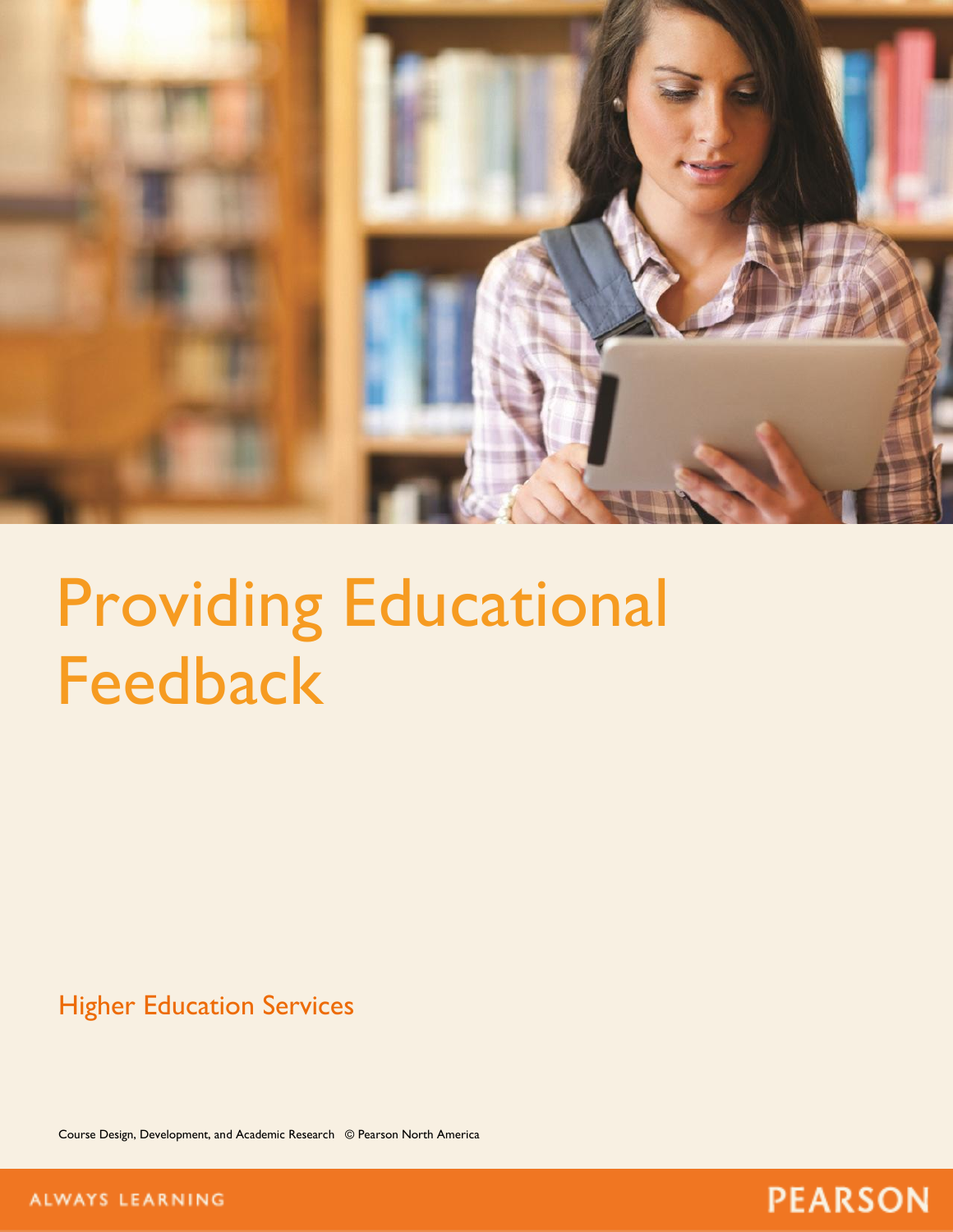# What Is Feedback?

Feedback in educational contexts is information provided to a learner to reduce the gap between current performance and a desired goal (Sadler, 1989). The primary purpose of feedback is to help learners adjust their

thinking and behaviors to produce improved learning outcomes (Shute, 2008). This definition of feedback differentiates it from other types of information that might be provided to learners such as a summative evaluations or praise.

Feedback is a critical component of an ideal instructional cycle. Feedback is a consequence of teaching and a response to learner



performance. Typically feedback is provided by an external agent (e.g., teacher or peer) but can also be selfgenerated in response to learner self-monitoring. Although feedback is generally perceived as information provided to learners in order to improve their performance, an equally powerful function of feedback is to cue the attention of instructors to errors or weaknesses in their teaching methods that might be improved (Hattie, 2011).

# Why is Feedback Important in Online Instruction?

Feedback is widely touted as one of the most important elements for promoting successful student learning (Bransford, Brown, & Cocking, 2000; Chickering & Gamson, 1987). Decades of research on the topic of feedback have supported this view and have found it to be one of the most effective methods for improving student achievement. In an extensive meta-analysis of more than 100 factors influencing educational achievement, Hattie (2009) found the effect of feedback great enough to place it in the top 5 of all in-school influences studied.

Feedback is widely regarded by researchers as crucial for improving not only knowledge acquisition but learner motivation and satisfaction (Espasa & Meneses, 2009; Narciss & Huth, 2004). In addition, the development of self-regulatory learning skills depends on receiving adequate feedback during the learning process (D. L. Butler & Winne, 1995; Nicol & Macfarlane-Dick, 2006). In particular, feedback can be a major influence regarding students' goal orientations—a factor found to significantly influence student success and effort in school (Dweck & Leggett, 1988; Hoska, 1993).

However, despite its overall positive effects, feedback is characterized as a doubled-edged sword and has been found to have negative effects on learning outcomes in roughly a third of all research studies (Bangert-Drowns

Course Design, Development, and Academic Research © Pearson North America Page 2 and 2008 and 2009 and 2009 and 2009 and 2009 and 2009 and 2009 and 2009 and 2009 and 2009 and 2009 and 2009 and 2009 and 2009 and 2009 and 20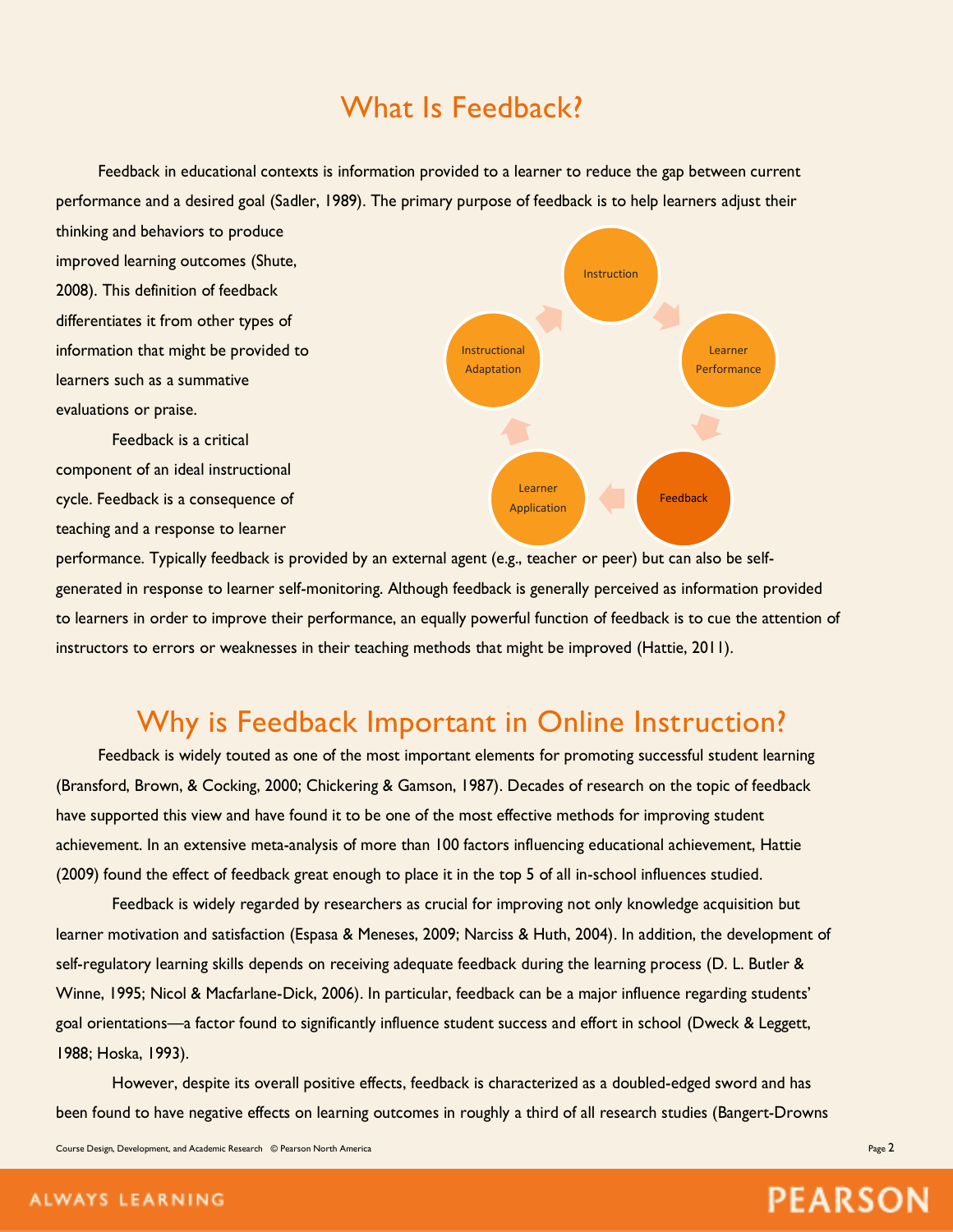& Kulik, 1991; Kluger & DeNisi, 1998). This variability in feedback effects precludes any simple recommendation to increase feedback as a way to improve learning. A major focus of contemporary feedback research is investigating the factors that influence and moderate the effectiveness of instructional feedback.

# What Makes Feedback Effective?

Feedback effectiveness has been found to be mediated by a multitude of factors. Successful feedback interventions must take into consideration learner, instructional, and structural characteristics to avoid ineffective or even detrimental effects to learner outcomes (Narciss & Huth, 2004). Listed below are four factors that have been found to robustly influence feedback effectiveness as well as a brief discussion of some major findings related to each.



## Learner Characteristics

The skill and prior knowledge of learners has been found to powerfully influence the effectiveness of feedback interventions. Novice learners working on simple tasks benefit strongly from immediate feedback while more skilled learners, often tackling higher cognitive-level questions, can profit from delayed feedback that allows greater time for processing (Clariana, Wagner, & Roher Murphy, 2000; Shute, 2008). Low-achieving learners find greatest gains from directive feedback that is scaffolded (i.e., given only enough information to progress), while research has found that high-achieving learners are often best supported by simple response verification and facilitative information such as hints and cues (Shute, 2008; Wiliam, 2005).

Learner beliefs about the learning process and goal orientations have also been found to strongly influence learner receptiveness and perceptions of received feedback (D. L. Butler & Winne, 1995). Ideally feedback should encourage mindfulness about learning through self-referencing of learner performance, an emphasis on the incremental nature of the learning process, and by stressing the positive relationship between effort and achievement (Hoska, 1993; Mory, 2004). Conversely, feedback emphasizing normative or comparative measurement (e.g., grades or rankings) encourages an ego-involving focus and results in reduced learner effort, self-efficacy, and overall achievement—an effect that persists even when provided in conjunction with more elaborative feedback (R. Butler, 1987; Chan & Lam, 2008; Narciss & Huth, 2004).

## Instructional Context

Course Design, Development, and Academic Research © Pearson North America Page 3 and 2008 and 2008 and 2008 and 2008 and 2008 and 2008 and 2008 and 2008 and 2008 and 2008 and 2008 and 2008 and 2008 and 2008 and 2008 and 20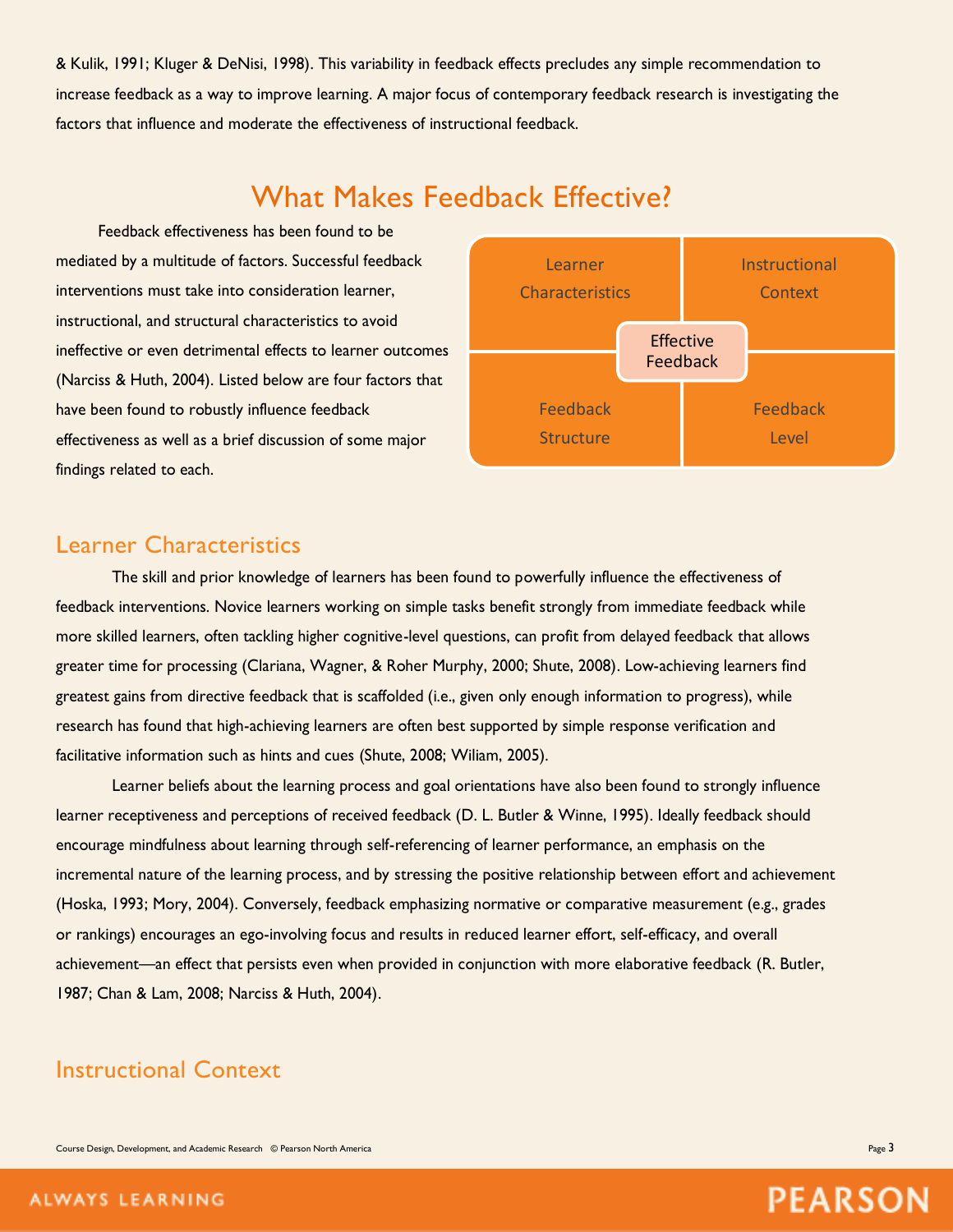Effective feedback must include next steps for learners, indicating a clear path forward, rather than simply addressing past errors and performance (Nicol & Macfarlane-Dick, 2006; Wiliam, 2005). Feedback should provide forward-looking suggestions for improvement and be used to inform revised goal targets that are at, or just beyond, learners' current abilities (Hattie & Gan, 2011; Locke & Latham, 1990). Additionally, benefiting from feedback requires instructional opportunities for applying received feedback through practice efforts or the design of assignments that build toward comprehensive course projects (Ambrose, Bridges, & DiPietro, 2010; Narciss & Huth, 2004). Too often feedback is provided only in conjunction with terminal summative assessments which deny learners the opportunity to improve their performance.

Good feedback reduces learner uncertainty regarding current performance level and a desired goal (Bangert-Drowns & Kulik, 1991). Clear and challenging academic goals, in conjunction with frequent feedback, are crucial factors in sustaining the levels of learner engagement and interest required for high achievement (Black & Wiliam, 1998; Kluger & DeNisi, 1996; Locke & Latham, 2002). Feedback provided in an instructional context characterized by unclear or trivial goals, however, is likely to be confusing, misunderstood, or simply ignored by learners (Hattie, 2011). Furthermore, positive learner response to critical feedback, in the form of increased effort and persistence, has been found to depend on learner commitment to academic goals, largely determined by their perceived meaningfulness, and an instructional climate that embraces failure and error (Hattie & Yates, 2014; Kluger & DeNisi, 1996).

### Feedback Structure

Feedback should be designed to avoid cognitive overload and be as minimally complex as necessary to convey needed corrective or elaboration information (Kulhavy, White, & Topp, 1985; Sweller, Merrienboer, & Paas, 1998). The amount of feedback information a learner receives should be limited and focus on a few critical areas of improvement while avoiding more tangential or trivial corrections that might divert learner attention (Ambrose et al., 2010; Narciss & Huth, 2004). In addition, feedback should be clear and specific in communicating the criteria by which a learner's performance has succeeded or failed in order to avoid frustrating or confusing learners (Moreno, 2004). Evaluative information without clear links to relevant success criteria are likely to lead to poor learner performance and self-handicapping (Lipnevich & Smith, 2009; Thompson & Richardson, 2001).

Elaborative feedback, which provides how, when, and why information in response to leaner performance, is generally superior to corrective or answer-until-correct feedback (Bangert-Drowns & Kulik, 1991; Shute, 2008). Verifying the correctness of an answer or giving students the opportunity to select answers until identifying the correct solution does not provide enough information to address misunderstandings and can interfere with successful encoding of knowledge (Mason & Bruning, 2001). It is also the case that positive feedback effects are mitigated if students are given the option to view answers prior to submitting a response, for instance by "peeking ahead"(Bangert-Drowns & Kulik, 1991).

Course Design, Development, and Academic Research © Pearson North America Page 4 and 2008 and 2008 and 2008 and 2008 and 2008 and 2008 and 2008 and 2008 and 2008 and 2008 and 2008 and 2008 and 2008 and 2008 and 2008 and 20

**PEARSON** 

#### ALWAYS LEARNING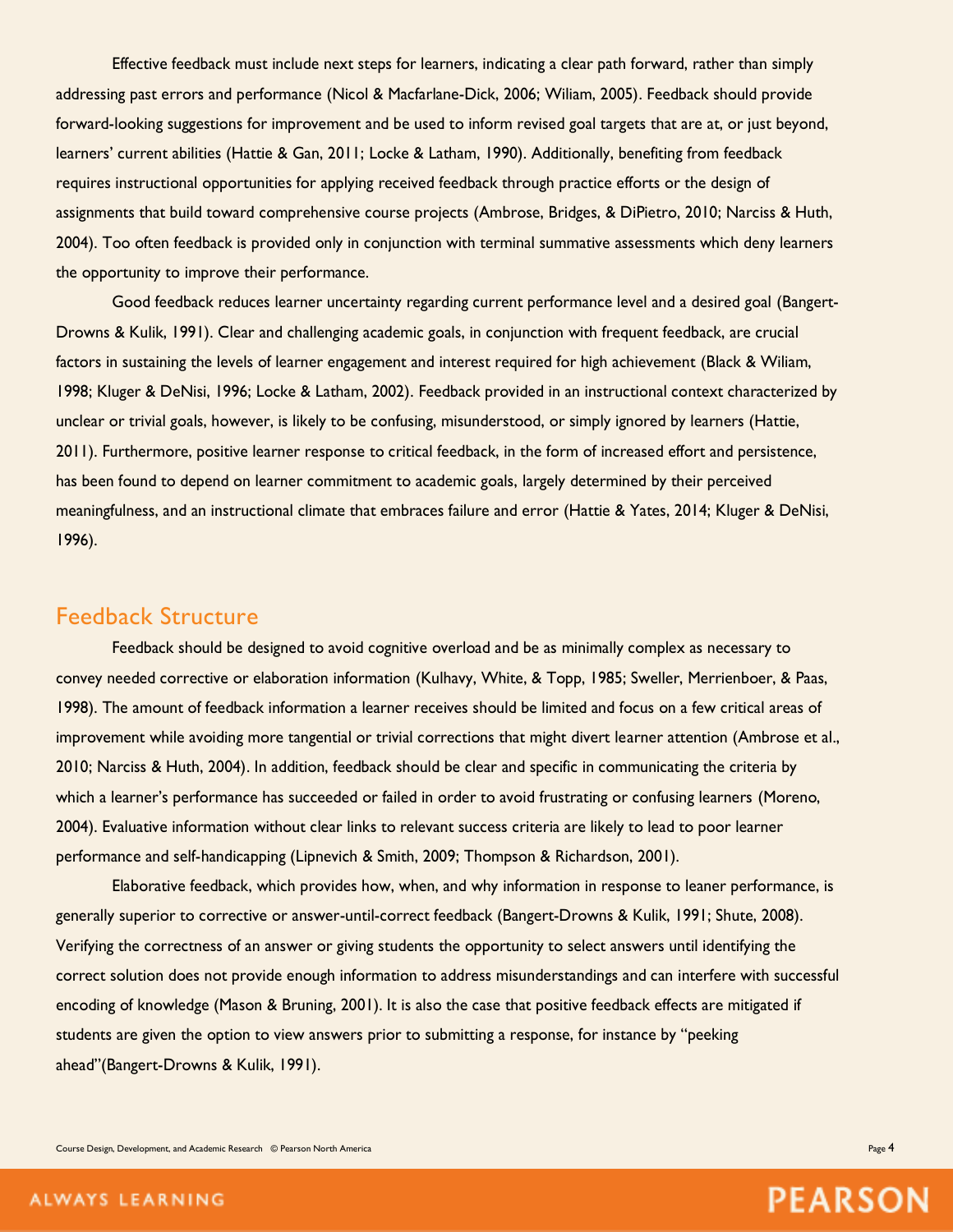## Feedback Level

Feedback information can be targeted at the task (e.g., "Yes, that is the correct answer."), process (e.g., "It looks like you used the wrong strategy for step two."), regulative (e.g., "What would happen if you changed variable X?") and/or self level (e.g., "Great job!") (Hattie, 2011; Kluger & DeNisi, 1996). The first three feedback levels approximate a continuum that roughly corresponds to the natural learner progression from beginner to expert. Task level feedback is beneficial for novice learners working on simple tasks but is not readily generalizable or transferable beyond the specific tasks being taught. Process and regulative feedback, however, is extremely valuable to more skilled learners working to develop deeper understanding and broader meta-cognitive skills that can apply across a field of study (Hattie & Yates, 2014).

However, feedback directed at the self level, which involves no substantial task-related information, should be avoided. Providing learners praise or more tangible rewards has consistently been found to hinder achievement, intrinsic motivation, and learning outcomes (E. Deci, Koestner, & Ryan, 2001; Kessels, U., Warner, L.M., Holle, J., & Hannover, B., 2008). Even including praise alongside substantive feedback, often as a way to mitigate critical comments, has been found to effectively erase feedback's positive effects (Hyland & Hyland, 2001; Wiliam, 2005). Feedback should be task-related and avoid any possible reference to a learner's self-image or esteem.

An important conclusion to take from these studies is that there is no single type of feedback appropriate for all learners in all instructional situations. Although feedback can powerfully improve learning outcomes, designing effective instructional feedback requires taking into consideration a number of different factors in order to meet desired learning objectives.

## Designing Effective Feedback in Online Instruction

Designing effective feedback for online instruction is a significant challenge given time and resource constraints. Yet there are a number of simple and practical changes supported by the available research to improve the impact of feedback in online learning. For lengthier discussions of many of the ideas discussed below, see the excellent papers by Nicol & Macfarlane-Dick (2006) and Hoska (1993).

- Provide opportunities to apply feedback by requiring that students submit drafts of papers, designing assignments that incrementally build to larger course projects, and offering frequent practice opportunities.
- Ensure learners are provided clear goals and success criteria through the use of rubrics, model assignments, and worked examples while specifically referencing these elements when communicating learner performance gaps. Avoid general feedback directed to the entire class, as it is generally ignored by students who believe it doesn't apply to them.

Course Design, Development, and Academic Research © Pearson North America Page 5 and Design and Design and Design and Academic Research © Pearson North America Page 5 and Design and Academic Research © Pearson North Americ

**PEARSON** 

#### ALWAYS LEARNING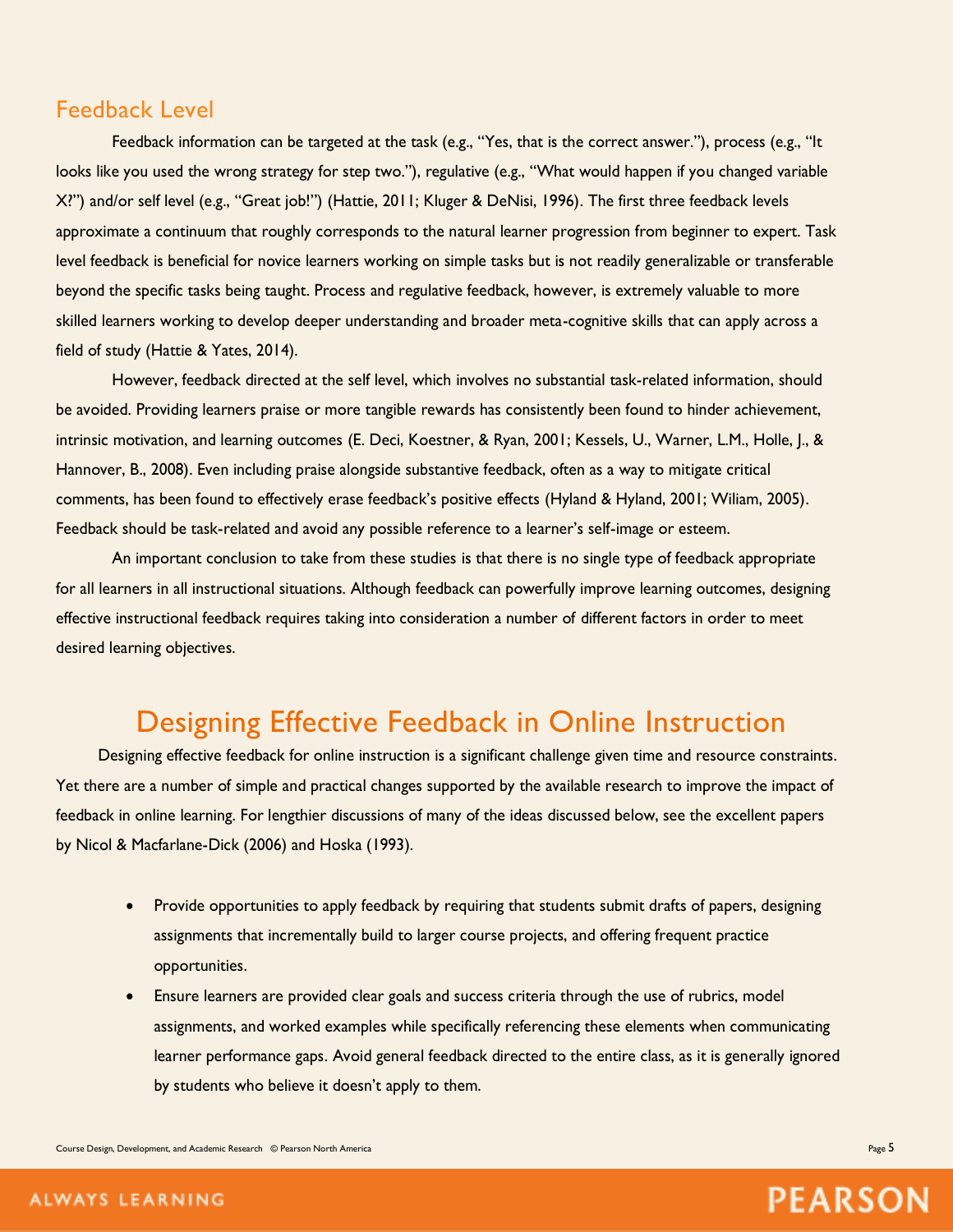- Avoid associating feedback with grades, praise, or comparative measures that significantly undermine its effectiveness.
- Use feedback to encourage a learning orientation among students by incorporating opportunities for resubmission, low-stakes quizzes, and providing grades only after students have responded to received feedback.
- Facilitate student efforts to become self-regulating and mindful learners through feedback that employs peer grading, reflection activities, and self-evaluations.
- Ensure that any feedback provided to students minimizes cognitive load by limiting the number of assessment criteria, prioritizing areas of learner improvement, presenting complex feedback in sequential steps, and focusing on two or three important suggestions.
- As an instructor, use feedback to inform ongoing instructional choices, common learner misunderstandings, and areas of improvement in current teaching methods.
- Encourage learner commitment to academic goals.

# Where Can I Learn More About Feedback?

For an excellent summary of different feedback types as well as a helpful list of feedback dos and don'ts, see the review by Shute (2008). Several important meta-analysis of feedback have been conducted over the last several decades. Many of these have also been associated with attempts by their authors to synthesize the vast body of feedback research into unified theories. For the most influential, see (Bangert-Drowns & Kulik, 1991; D. L. Butler & Winne, 1995; Kluger & DeNisi, 1996; Kulhavy & Stock, 1989). For an excellent summary of several of these see (Mory, 2004). For accessible introductions to the complex and often contradictory literature on feedback I strongly suggest the chapter "Using Feedback to Promote Learning" (Hattie & Yates, 2014) in the freely available APA report as well as the chapter on feedback in (Ambrose et al., 2010) which includes numerous suggestions for instructors.

## References

- Ambrose, S., Bridges, M., & DiPietro, M. (2010). *How learning works: Seven research-based principles for smart teaching*. San Francisco, CA: Jossey-Bass.
- Bangert-Drowns, R., & Kulik, C. (1991). The Instructional Effect of Feedback in Test-like Events. *Review of Educational Research, 61*, 213–238. Retrieved from http://rer.sagepub.com/content/61/2/213.short
- Bransford, J., Brown, A., & Cocking, R. (2000). *How People Learn: Brain, Mind, Experience, and School.* Washington, D.C: National Academy Press.
- Butler, D. L., & Winne, P. H. (1995). Feedback and Self-Regulated Learning: A Theoretical Synthesis. *Review of Educational Research*, *65*, 245–281. doi:10.3102/00346543065003245

Course Design, Development, and Academic Research © Pearson North America Page 6 and Courses and Courses and Courses and Courses and Courses and Courses and Academic Research © Pearson North America Page 6 and Courses and

**PEARSON**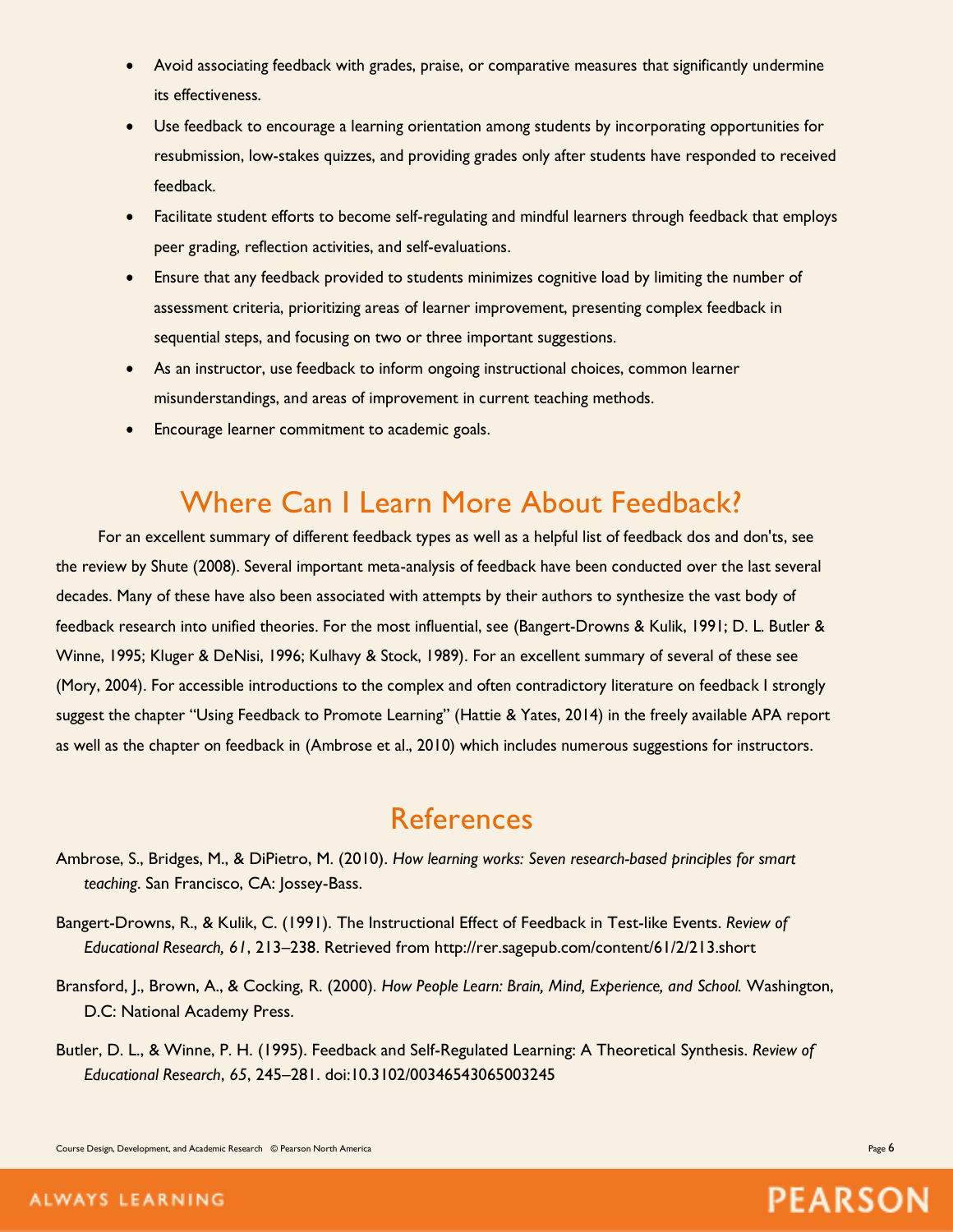- Butler, R. (1987). Task-involving and ego-involving properties of evaluation: Effects of different feedback conditions on motivational perceptions, interest, and performance. *Journal of Educational Psychology*, *79*, 474– 482. doi:10.1037//0022-0663.79.4.474
- Chan, J. C. Y., & Lam, S. (2008). Effects of different evaluative feedback on students' self-efficacy in learning. *Instructional Science*, *38*, 37–58. doi:10.1007/s11251-008-9077-2
- Chickering, A., & Gamson, Z. (1987). Seven Principles For Good Practice in Undergraduate Education. *AAHE Bulletin*. Retrieved from http://eric.ed.gov/?id=ED282491
- Clariana, R. B., Wagner, D., & Roher Murphy, L. C. (2000). Applying a connectionist description of feedback timing. *Educational Technology Research and Development*, *48*(3), 5–22. doi:10.1007/BF02319855
- Deci, E., Koestner, R., & Ryan, R. (2001). Extrinsic Rewards and Intrinsic Motivation in Education: Reconsidered Once Again. *Review of Educational Research, 71,* 1-27. Retrieved from http://rer.sagepub.com/content/71/1/1.short
- Dweck, C., & Leggett, E. (1988). A social-cognitive approach to motivation and personality. *Psychological Review*, *95*, 256–273. Retrieved from http://psycnet.apa.org/journals/rev/95/2/256/
- Espasa, A., & Meneses, J. (2009). Analysing feedback processes in an online teaching and learning environment: an exploratory study. *Higher Education*, *59*, 277–292. doi:10.1007/s10734-009-9247-4
- Hattie, J. (2011). Feedback in schools. In R. Sutton, M.J. Hornsey, & K.M. Douglas (Eds.), *Feedback: The communication of praise, criticism, and advice.* New York, NY: Peter Lang Publishing.
- Hattie, J. & Jaeger, R. (1998). Assessment and classroom learning. *Assessment in Education*, 5, 111–121. Retrieved from http://www.tandfonline.com/doi/abs/10.1080/0969595980050102
- Hoska, D. M. (1993). Motivating learners through CBI feedback: Developing a positive learner perspective. In V. Dempsey & G. C. Sales (Eds.), *Interactive instruction and feedback* (pp. 105–132). Englewood Cliffs, N.J.: Educational Technology Publications.
- Hyland, F., & Hyland, K. (2001). Sugaring the pill: Praise and criticism in written feedback. *Journal of Second Language Writing*, *10*, 185–212. Retrieved from http://www.sciencedirect.com/science/article/pii/S1060374301000388
- Kluger, A., & DeNisi, A. (1996). The Effects of Feedback Interventions on Performance: A Historical Review, a Meta-Analysis, and a Preliminary Feedback Intervention Theory. *Psychological Bulletin*, *119*, 254–284. Retrieved from http://psycnet.apa.org/journals/bul/119/2/254/
- Kluger, A., & DeNisi, A. (1998). Feedback interventions: Toward the understanding of a double-edged sword. *Current Directions in Psychological Science, 7,* 67-72. Retrieved from http://www.jstor.org/stable/20182507
- Kulhavy, R., & Stock, W. (1989). Feedback in written instruction: The place of response certitude. *Educational Psychology Review*, *1*, 279–308. Retrieved from http://link.springer.com/article/10.1007/BF01320096

Course Design, Development, and Academic Research © Pearson North America Page 7 and 2008 and 2009 and 2009 and 2009 and 2009 and 2009 and 2009 and 2009 and 2009 and 2009 and 2009 and 2009 and 2009 and 2009 and 2009 and 20

**PEARSON**